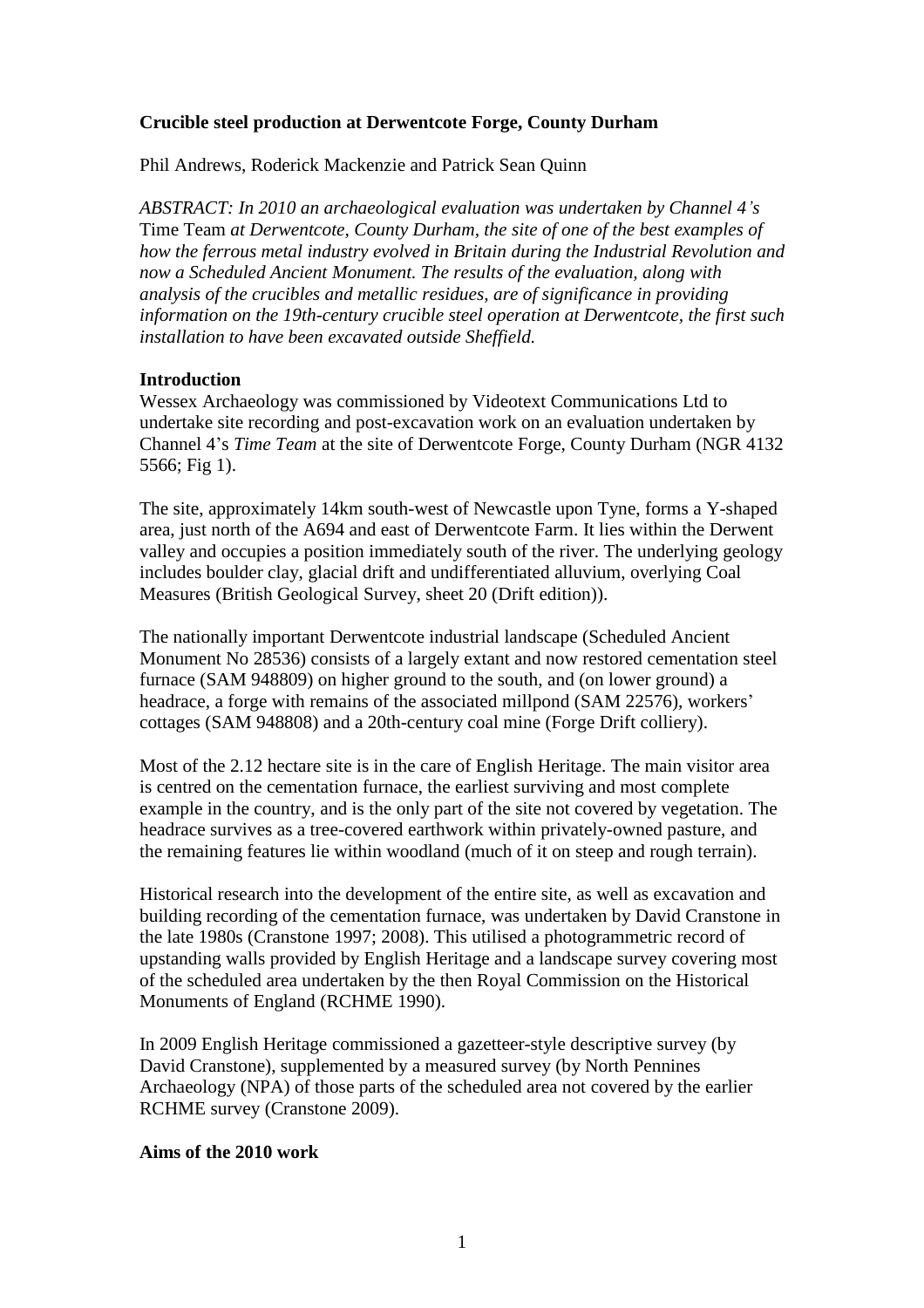The project design (Videotext 2010) outlined three research aims. The first was to investigate the iron finery forge. It was clear from the comprehensive survey work already conducted that details of the forge, believed to have been first constructed *c*1718–9, are poorly understood. Maps dating to the 19th century show that the forge consisted of two building complexes, one (north range) to the north of the mill pond and the other (south range) straddling the main outflow channel from the mill pond. The remains of these now demolished structures are visible as building platforms, the majority covered by dense woodland.

The second aim was to locate and investigate the historically attested crucible furnaces which were in use during the second half of the 19th century; their possible remains were recorded in the 2009 survey (Cranstone 2009).

The final aim was to clarify the construction sequence and use of the workers' cottages. An 18th-century origin has been suggested for the structures, with continuing alterations until the mid-20th century (Cranstone 2009).

## **Methods**

Prior to the excavation of evaluation trenches, a geophysical survey was carried out across the site using a fluxgate gradiometer (GSB 2010). However, the widespread presence of slag resulted in strong responses throughout. Magnetic susceptibility readings were, as anticipated, high in the vicinity of furnaces and hearths. A landscape survey and analysis of the cartographic evidence was also undertaken, the relevant findings from which are incorporated into the discussion below.

A total of seven evaluation trenches were excavated (Fig 2), placed according to specific research objectives: trenches 1, 2, 4 and 6 on or near the southern building of the forge complex, in operation from the early 18th century and possibly incorporating or existing alongside a water-powered corn mill; trench 7 on a probable charcoal store; and trenches 3 and 5 on the workers' cottages. The limited results from trenches 3, 5 and 7 are not included below, but details can be found in the assessment report (Wessex Archaeology 2011).

Of the trenches within the area of the forge, trench 1 was located adjacent to a sandstone wall believed to be the most easterly extent of the complex, whilst trenches 2 and 4 (subsequently amalgamated into trench 2) were sited around part of the dam walling, and trench 6 was located over two fixing points on a wall on the south side of the southernmost head race east of the dam, in order to confirm the existence of a wheel-pit/waterwheel in this location.

## **The structural remains**

Details of individual contexts are retained in the archive, with summaries in the assessment report (Wessex Archaeology 2011). The finds assemblage is entirely of post-medieval date, and largely comprises debris related to steel production, which is discussed below. A list and description of all artefacts from the site can also be found in the assessment report.

## *Trench 1*

Trench 1, subdivided into Areas A, B and C (Fig 3), was located adjacent to and south of an extant wall that ran from north to south at the east end of the forge complex. It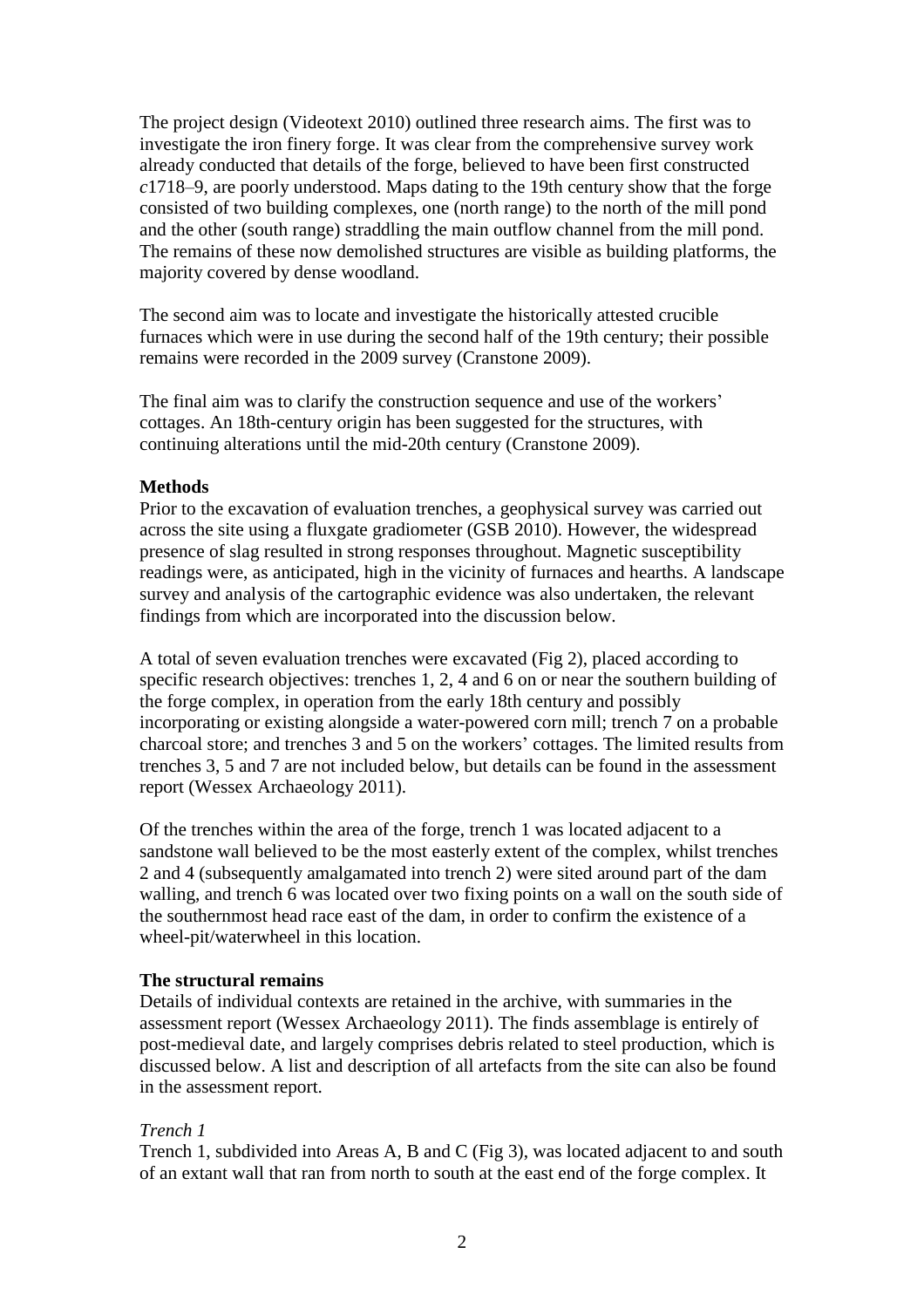provided a section across the forge buildings in this area and allowed evaluation of their nature and sequence of use. It was extended as excavation progressed to investigate the extent and relationships of the archaeology uncovered. Three phases of activity (phases 1–3) were identified within the 18m-long trench, though some elements remain uncertainly phased or unphased.

## Phase 1: Pre-crucible furnace

The northernmost part of Area A contained the southern end of a NE-SW aligned wall (1003) which incorporated a redbrick culvert that ran from west to east, from the area believed to contain the original corn mill towards one of the tailraces of the later forge/steel production works. Wall 1003 was built from well-hewn and regularly coursed sandstone, which contrasted with the more irregular nature of wall 1004 which abutted it and was assigned to phase 3 (see below).

Within Area B was an L-shaped, cellared structure approximately 1.5m deep. This was defined by sandstone walls 1006 to the north, 1009 to the east and 1038 and 1039 to the SW. Wall 1038 contained an opening through which an apparently uncovered tailrace ran from east to west. This tailrace was later covered with red brick (1037 and 1041) in phase 2. The four walls were built on natural gravel and constructed of regularly coursed sandstone, with larger blocks used in the basal courses. Although the structure pre-dates phase 2, later rebuilding has removed any evidence of its function relating to phase 1.

## Phase 2: Crucible furnace

The phase 1 cellared structure formed a focus of activity in phase 2 (at least within the excavated area), and it is clear that this was associated with crucible steel production.

Overlaying the western part of wall 1006 was a rectangular sandstone structure (1051), measuring at least 2m by 1.15m, which formed the base of a chimney. This was part of structure 1033 which incorporated at least two refractory/fire-brick lined chambers (Fig 4). These chambers, each measuring 1.4m by 0.4m and at least 1m high, formed by fire-brick walls 1007, 1049 and 1050, were partly accessible from the cellar to the south, with a pair of associated flues built into the chimney structure to the north. Structure 1033 is typical of the arrangement of crucible steel furnaces, which showed little change from that believed to have been used by Huntsman in 1740 to those in use at the beginning of the 20th century. The upper part of each of the chambers (the 'melting hole') would have held a crucible (surrounded by coke and supported on fireclay blocks placed on an iron grill) that was accessed from a floor above (which does not survive), with an ash pit below and access from the cellar.

The base of the cellar was covered with a floor (1043) constructed of re-used redbrick and refractory brick, laid flat, with the bricks generally running in north to south rows. Floor 1043 was built around structure 1033 and lay approximately 1.5m below existing ground level. The floor was bounded to the east by further bricks (1045) laid on edge and running north to south approximately 2m east of structure 1033, suggesting some division within the cellar, with cellar wall 1009 a further 1.75m to the east. Perhaps the area between 1045 and wall 1009 was for temporary ash storage, for example, or housed a free-standing stairwell or hatch for entrance into the cellar.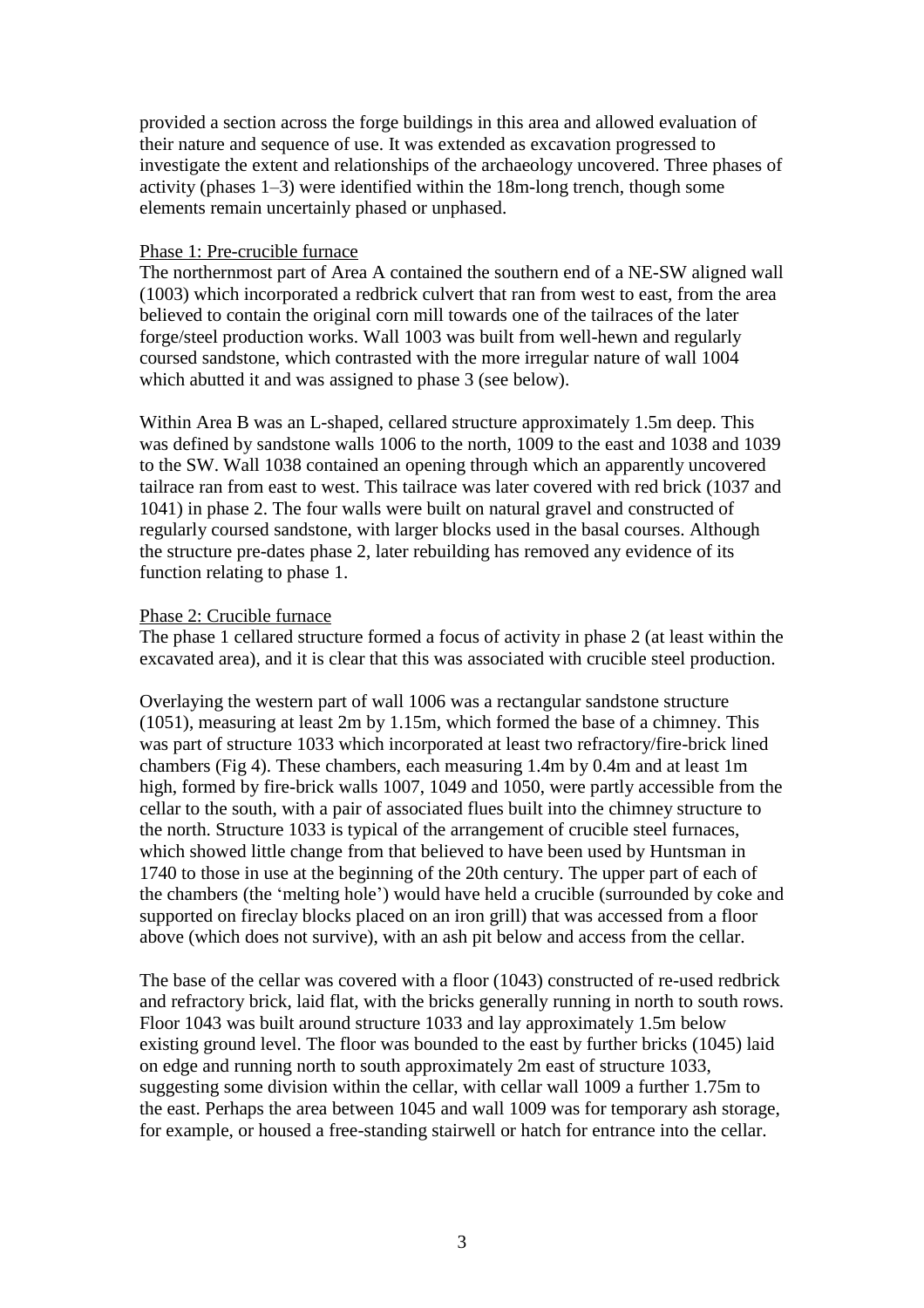To the south, floor 1043 was built up against a 0.8m-wide double-skinned redbrick culvert (1037) which covered the earlier tailrace. A narrow redbrick wall (1041) defined the southern extent of the cellar, and abutted sandstone walls 1039 and 1038 (identical in construction to 1006 and 1009), which formed an L-shape to the north, comprising part of the cellar walls.

At the northern end of the cellar, part of wall 1006 was overlain by wall 1005/1032 which also butted structure 1033 to the west. This suggests more than one phase (or sub-phase) of structure is represented. Wall 1005/1032, constructed of sandstone, ran north to south, turning to the east at the southern end where it overlay wall 1006; wall 1005/1032 was butted by wall 1004 (phase 3) at its northern end.

The structural remains in area B were overlain by a demolition layer (1012) containing ganister (furnace lining), heat-affected fire-bricks and failed crucible pots.

Area C lay to the south of the cellared structure. The phasing of features here is uncertain, though they have been provisionally assigned to phase 2. Terminating within this area was a north-south aligned foundation trench (1042) which contained the remains of a brick wall that appeared to have been robbed. At the northern end of this wall was a small area of redbrick (1040) interpreted as a possible machine base. Various machine fittings were recovered from a layer of grey silt (1029) containing frequent iron concretions, possibly a deposit resulting from inundation of this area, with collapse/demolition rubble (1028) sealing this.

## Phase 3: Forge?

Phase 3 developments appear to have been largely confined to area A . Wall 1004 formed an angled arrangement in the gap between phase 1 wall 1003 to the north and phase 2 wall 1005/1032 to the south. It was relatively poorly constructed in comparison to the two earlier walls. The 1898 Ordnance Survey map appears to show a building not present on the 1856 OS map (Fig 2), part of which appears to correspond with wall 1004.

To the west of and abutting wall 1005/1032, north of and abutting wall 1006 and south of wall 1004 was a C-shaped arrangement of redbricks (1024, 1025 and 1027) measuring approximately 2m by 1.75m. No mortar was present on the upper surface of these bricks, suggesting that they did not originally continue above the layer uncovered. Inside this arrangement of bricks and abutting wall 1032 were two sandstone pads (1053 and 1054), possibly the base for a hearth/forge, though they could have been foundations for a superstructure that covered this area. Bricks 1034 also appeared to form part of this arrangement. Brick 'edging' 1027 to the west bordered a cobbled area (1035), suggesting that this was a working surface or that the west side of the structure was open.

Overlaying the area enclosed by the redbricks was a deposit of hammerscale (1023). This suggests that the area housed a hearth or hammer for small-scale forging. A brick fireplace (1020/1021) lay to the north of wall 1025, in the angle between walls 1004 and 1005/1032, and was filled with soot (1019 and 1022). The small size and location of the fireplace indicates that it did not serve an industrial function.

## *Trenches 2 and 4: Dam structure*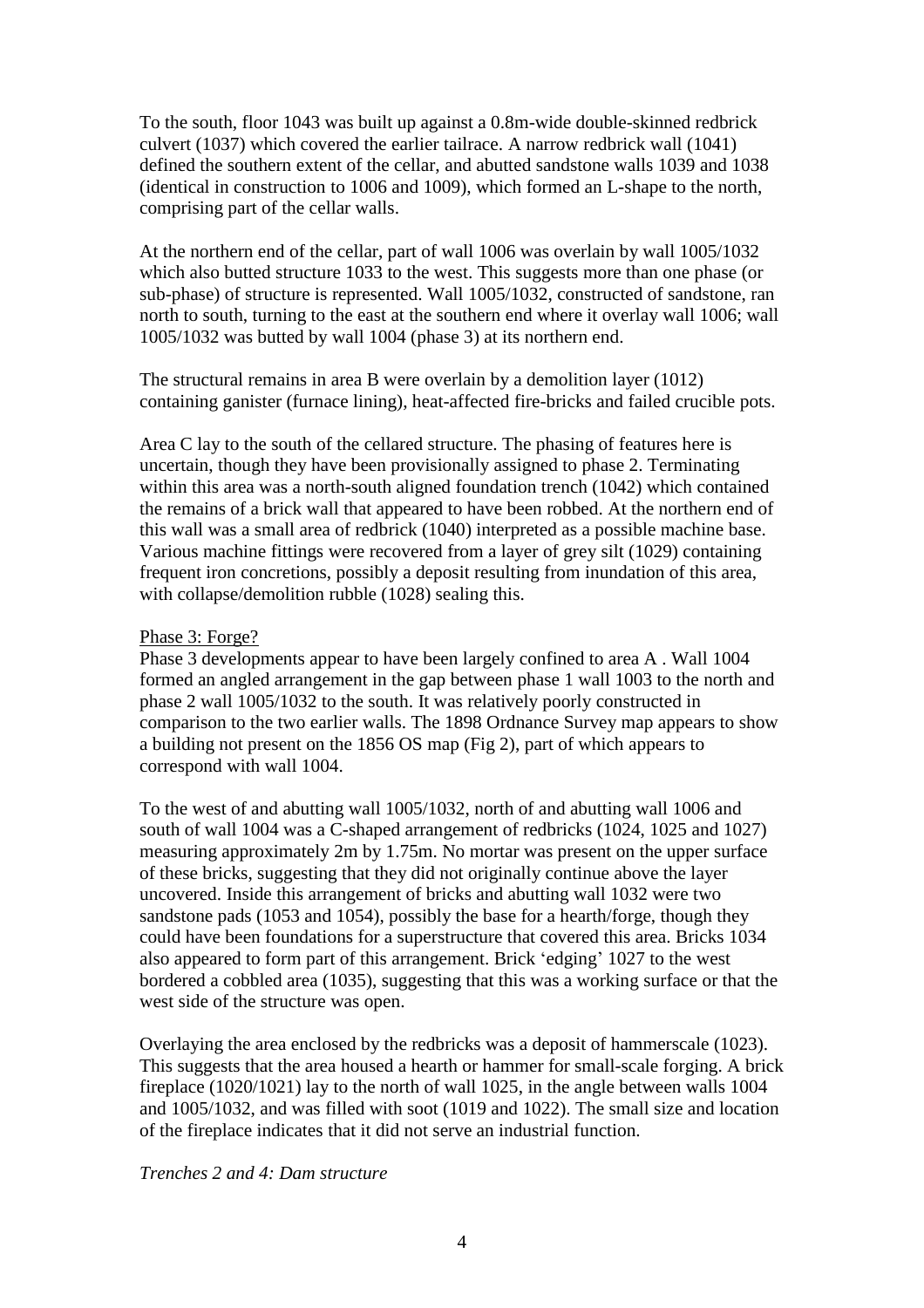Built into the natural gravels was 2008, a 4.5m-square, sandstone structure, and abutting this was a roughly built north-south sandstone wall (2007) with large sandstone blocks pushed up against its west face (Fig 5). Structures 2007 and 2008 together formed the facing to the earthen dam at the east end of the mill pond containing the water that would have powered waterwheels located to the east (see below).

### *Trench 6: Wheel-pit*

Trench 6 was located along the south side of the southern wall of the southernmost tail-race or leat, to the south of the furnaces and forge in trench 1. Excavation revealed what was probably the south wall (1m wide) of a stone-lined wheel-pit with the fixing points for a waterwheel (Fig 6). These were partly overlain by a rubble wall, perhaps a later modification or the disturbed upper courses of the south wall. A deposit of iron slag was exposed on the south side of this wall and suggests that this area was used for dumping waste during the operation of the forge.

### **Crucibles**

The vital role of the crucible in the Huntsman method of crucible steelmaking is perhaps often overlooked, and the following specific requirements give some idea of the demands placed upon the crucible:

'It had to withstand temperatures of 1500°C to 1600°C for periods of 4-5 hours. At the same time, it had not to be unduly eroded or attacked by the steel, or by any quantity of slag which formed upon the surface of the steel, and had to retain sufficient strength to sustain the lifting out process and subsequent [repeated] use as a pouring vessel' (Barraclough 1984, 33).

The temperature that the crucible had to withstand was far higher than had previously been used in either metal or glass working. Another technological challenge was the problem of containing the 'corrosive' molten steel within what was a relatively fragile container. Successive experiments by Huntsman led to the development of the familiar Huntsman-type clay crucible. It is known from archive sources that Huntsman used or experimented with graphite to temper his crucibles (Barraclough 1984, 10), and graphite-tempered crucibles, containing up to 40% or more graphite (Barraclough 1984, 40), were preferred in Germany and the USA (Harbord 1905, 229). However, the normal practice adopted in the Sheffield area was the use of coketempered clay crucibles (Harbord 1905, 229). This may not have simply been because coke was cheaper, but also because coke-tempered crucibles were less likely to affect the carbon content of the steel compared to graphite-tempered crucibles, and retained heat better (Barraclough 1984, 40).

Graphite crucibles were in general much more robust than clay crucibles, which as well as making them less likely to fail within the furnace, also meant that they could withstand the rigours of being transported. The relative fragility of clay crucibles meant that it was common practice for them to be made on site at the steelworks. The job of 'potmaking' was a specialist one and the whole process of mixing and treading the clay to the correct consistency, moulding the crucible and then slowly drying it out, would take around three weeks (Barraclough 1976, 13). It is thought that most medium to large sized crucible works would employ their own potmaker, who would work to his own specific recipes. Smaller works would either employ furnacemen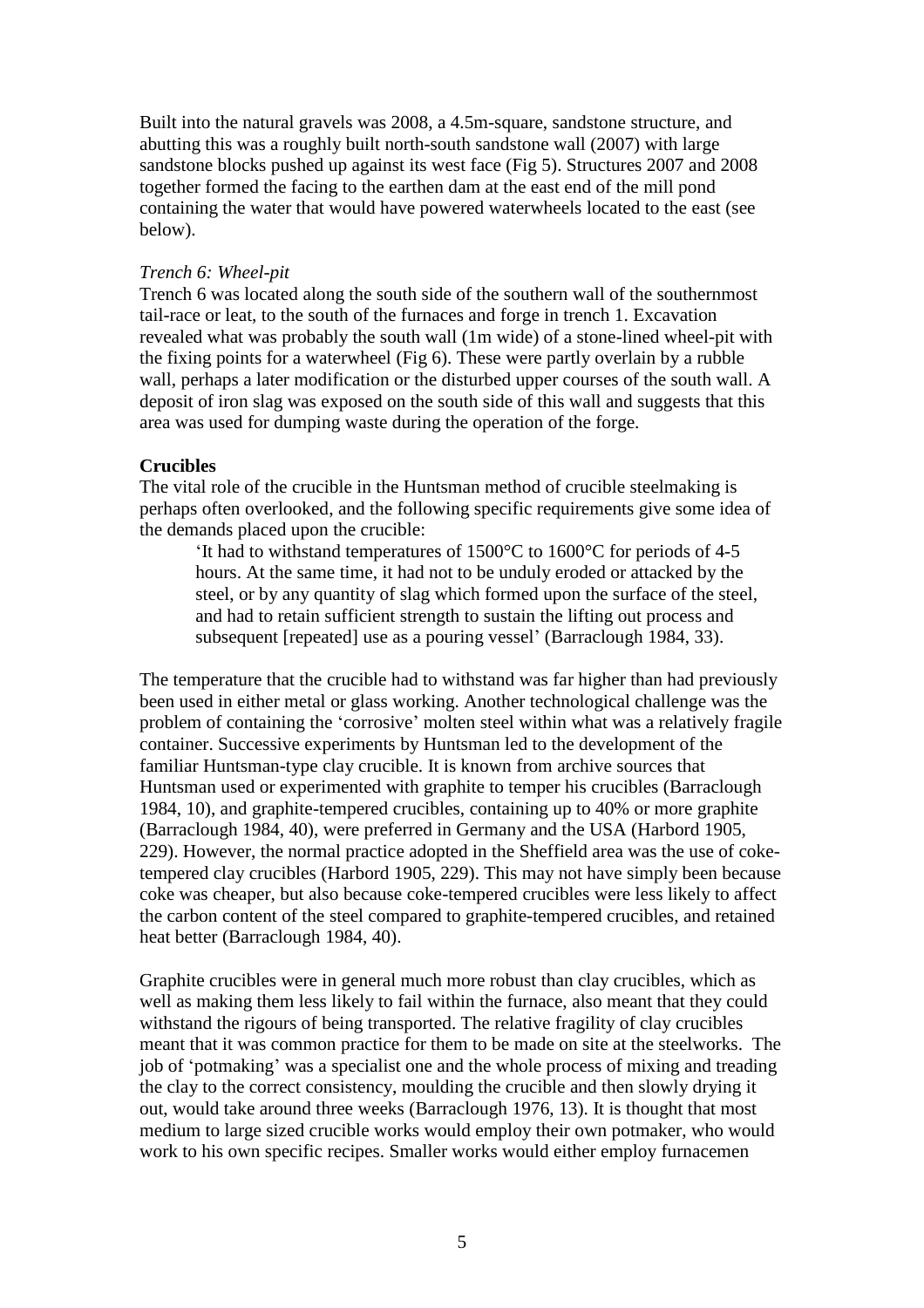who were also experienced potmakers, or sub-contract the work to itinerant potmakers, who might work for several smaller works.

At Derwentcote both coke- and graphite-tempered clay crucibles have been identified (see below), and it is also of interest that one of the fragments of graphite-tempered crucible analysed was taken from a partially complete crucible, which had a different morphology and generally thinner walls and base shape than the examples of 'Huntsman type' crucibles found at the site (D3 below)

#### *Ceramic compositional analysis*

### by Patrick Sean Quinn

A total of 24 fragments of used steel-making crucibles weighing *c*28kg were recovered from demolition material in the crucible furnace cellar (Fig 4, Area B) with further finds from the overlying topsoil (Wessex Archaeology 2011, 36). As they are some of the first to be found outside the Sheffield and South Yorkshire area, the opportunity was taken to investigate their composition to see if there were any regional variations. Visual observation revealed the presence of at least two different fabrics, and one sample was taken of each of these (Derwentcote 2 and 3), as well as from a third crucible (Derwentcote 1) with a similar fabric to Derwentcote 3 (hereafter D1−3). All three crucible fragments came from the crucible furnace cellar (contexts 1002 (D3), 1008 (D2) and 1016 (D1))**.**

### **Methods**

Three crucible samples were examined in petrographic thin section and sub-samples embedded in an epoxy resin block, polished to 1 $\mu$ m and examined using a Phillips XL30 scanning electron microscope fitted with an Oxford Instruments INCA Wave energy dispersive X-ray spectrometer (SEM-EDS). The SEM was operated at 20kV and a working distance of 10mm. Elemental compositions were calculated as weight percent oxides using stoichiometry. Accuracy was evaluated using two basalt standards: BCR-2 (Columbia River Basalt) and BIR-1 (Icelandic Basalt) and was found to be <10% relative error for all detected elements (Table 1). Data are presented in Table 1 normalized to 100% for ease of comparison

The composition, raw materials and technology of the Derwentcote crucible samples were compared to two steel-making crucibles from Tenter Street, Sheffield (Quinn 2013b) as well as to other reported data.

## Results

Analysis confirmed the presence of two distinct fabrics. Samples D1 and D3 are characterised by the presence of sparse, altered, rounded sand-sized inclusions and abundant graphite flakes (Figs 7A and 7B). The rounded inclusions, which vary in size from medium to very coarse sand, have an isotropic grey or slightly yellow colour in thin section in crossed polars (XP) and a grey to yellow colour in plane polarised light (PPL). They appear to have been altered by the high temperature operation of the crucibles, with one or two containing vesicles from melting. On the basis of their characteristics in thin section it is difficult to be sure what these inclusions were prior to their alteration, but they were probably composite quartz-clay grains which have melted. Their chemical composition varies, but all those analysed were rich in silica (Table 1, nos 1–3). Several such inclusions returned analytical totals of 50% or less, with the measurable component of these being silica. Given the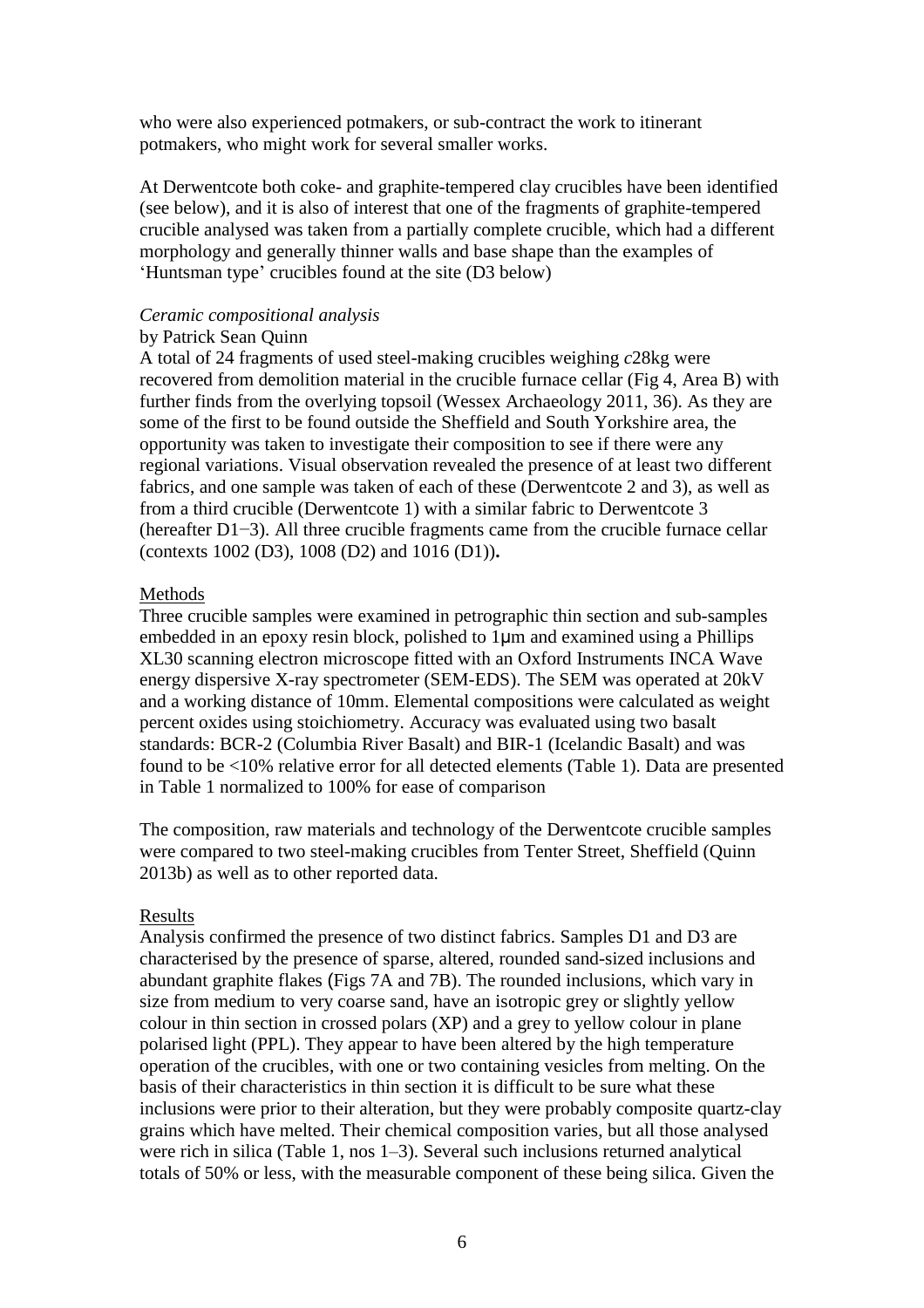high abundance of graphite, as well as carbon in the steel, it is possible that the quartz reacted with carbon to form silicon carbide (SiC) or carborundum. Several other analysed grains also contained an appreciable proportion of alumina, as well as small amounts of elements such as potassium, calcium, iron and titanium (Table 1, nos 1– 3). The sand inclusions may have been added as temper due to the relative absence of silt sized mineral grains.

The other inclusion type in the fabric of samples D1 and 3 are elongate flakes and aggregates of a carbon-rich material identified as graphite (Fig 7A and B). It may have been naturally occurring in a graphitic clay source (Martinón-Torres and Rehren 2009) or added as temper. The nearest known graphite-rich clay deposit occurs in Borrowdale in the Lake District, and this contains other intrinsic rock and mineral clasts, which may explain the presence of the quartz sand material described above.

The clay matrix of the ceramics is fine, and well-vitrified, containing almost equal amounts of alumina and silica, and  $2-3\%$  each of FeO and TiO<sub>2</sub> (i.e. a kaolinitic clay; Table 1, nos 4–6). The high alumina, high silica and low percentage of fluxes such as K2O, FeO, CaO and MgO would have given the clay a high melting point. The addition of graphite would have further increased the crucibles' ability to withstand the high temperatures required to produce liquid steel (Craddock 2013, 16). Graphite is extremely refractory and is also a very good conductor of heat, and its platy nature might also have provided the crucibles with extra strength (Martinón-Torres and Rehren 2009).

Sample D2 has a very different composition to the other two. It is characterised by the presence of abundant argillaceous inclusions and less frequent carbon-rich inclusions, in a fine well-vitrified clay matrix (Fig 7C and D). The argillaceous particles, which are equant, elongate and well-rounded, range in size up to 2mm (Fig 7C). They are composed of grey to brown, highly vitrified clay and contain significant porosity that appears to be due to the release of gases during heating, causing fine bloating pores. Some of these inclusions contain internal alignment that is reminiscent of bedding, thus suggesting that they are some sort of mudstone or shale.

Chemical characterisation of the clay matrix and argillaceous inclusions (Table 1, nos 7–12) confirms their close similarity in composition. This may suggest that the latter are residual lumps of the raw material that was used for the preparation of the crucible paste. Tylecote (1982, 237) reports that early Sheffield steelmaking crucibles were made by mixing together dry ingredients, adding water and leaving this to be absorbed by the clay mix. The argillaceous lumps could therefore be clay particles that were not sufficiently hydrated and remained as aplastic inclusions.

The other inclusion type in D2 is vesicular fragments of coke (Fig 7D). Coke fragments have been reported within the fabric of 19th-century early steel-making crucibles from Sheffield by Freestone and Tite (1986), Eccleston (2003) and Quinn (2013b), which appear petrographically similar to D2, and were also composed of fine clay with argillaceous inclusions and opaque coke fragments. An account of the paste recipes used for 19th-century Sheffield steelmaking crucibles by Barraclough (1978), suggests that coke dust was added (Tylecote 1982, table 3, 237). Chemical analysis of the inclusions indicates that they are carbon-rich, which would support their interpretation as coke fragments.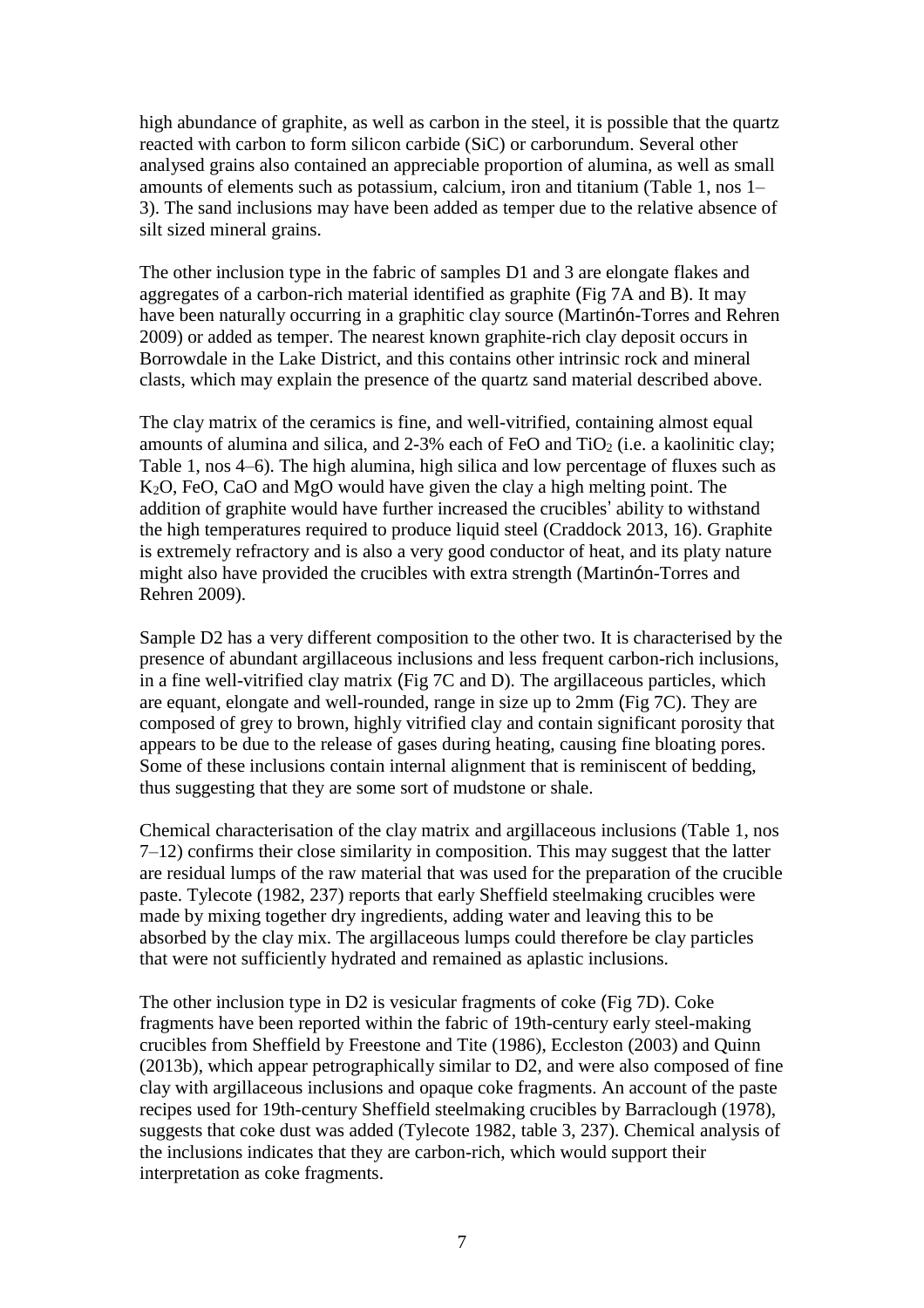Chemical analysis of the clay matrix of sample D2 indicates that it has a high proportion of silica, relatively high alumina and low or below detection limits  $K_2O$ , FeO, CaO and MgO (Table 1, nos 10–12). This composition suggests that the clay would have been highly refractory. By plotting the chemical composition of D2 and the Tenter Street, Sheffield crucible (Quinn 2013b) alongside crucible data collected by Freestone and Tite (1986, fig 22, 57) (Fig 8), it is possible to see that they have compositions very close to that of a Huntsman crucible from Sheffield (*ibid*). It is therefore likely that all three crucibles were made from similar raw materials and perhaps by the same workshop.

Possible sources of refractory raw materials used in the manufacture of the Sheffield crucibles include 'fireclay' that occurs in the Stannington and Loxley area on the outskirts of the present city. These were extracted for the production of crucibles for the early steelmaking industry in the city (Battye 2004). Based on the compositional data quoted by Tylecote (1982, table 4, 238) for different clay sources used for the production of early Sheffield steelmaking crucibles, the clay matrix and argillaceous inclusions in D2 and the Tenter Street crucible (Quinn 2013b) might be a match for 'Derby Clay'. This clay is similar due to its high silica and alumina content, as well as its low levels of FeO, CaO and MgO. It is interesting to note that 'Stannington Clay', which was presumably extracted from Stannington near Sheffield, appears not such a good match, though the difference is not as large as it first appears as the data Tylecote is quoting is not normalised.

## **Metallic residues and slag**

#### by Roderick Mackenzie

The finds assemblage contains several possible spillages of iron or steel and the main aim of the metallurgical analysis was to determine whether any of them could relate to cast iron rather than steel production. The secondary aim was to investigate whether the spillages relate to more than one event.

One of the most unusual and potentially interesting pieces is a large solidified mass of what appears to be slag and metal with part of a crucible stand embedded within it. The presence of the fragment of crucible stand, and the drip pattern on the underside of the mass, strongly suggest that it had solidified on the fire-grate of a working crucible furnace, possibly as the result of a crucible which had failed catastrophically within the furnace during a steel melt.

#### *Methods*

Small samples for metallographic analysis were removed from four individual pieces of slag/metal, two from context 1001 (topsoil) and one each from contexts 1008 (demolition material in crucible furnace cellar) and 1017 (silting deposit above floor of cellar).

The samples were mounted in cold setting resin and prepared for metallographic analysis using established methods, as described by Vander Voort (1999). After a final polish with 1μm diamond paste, the surface of the samples was etched with 2% Nital, before being examined and photographed using a reflected light metallographic microscope and digital camera. Where necessary, hardness testing of specific components within the microstructure of the samples was performed to aid their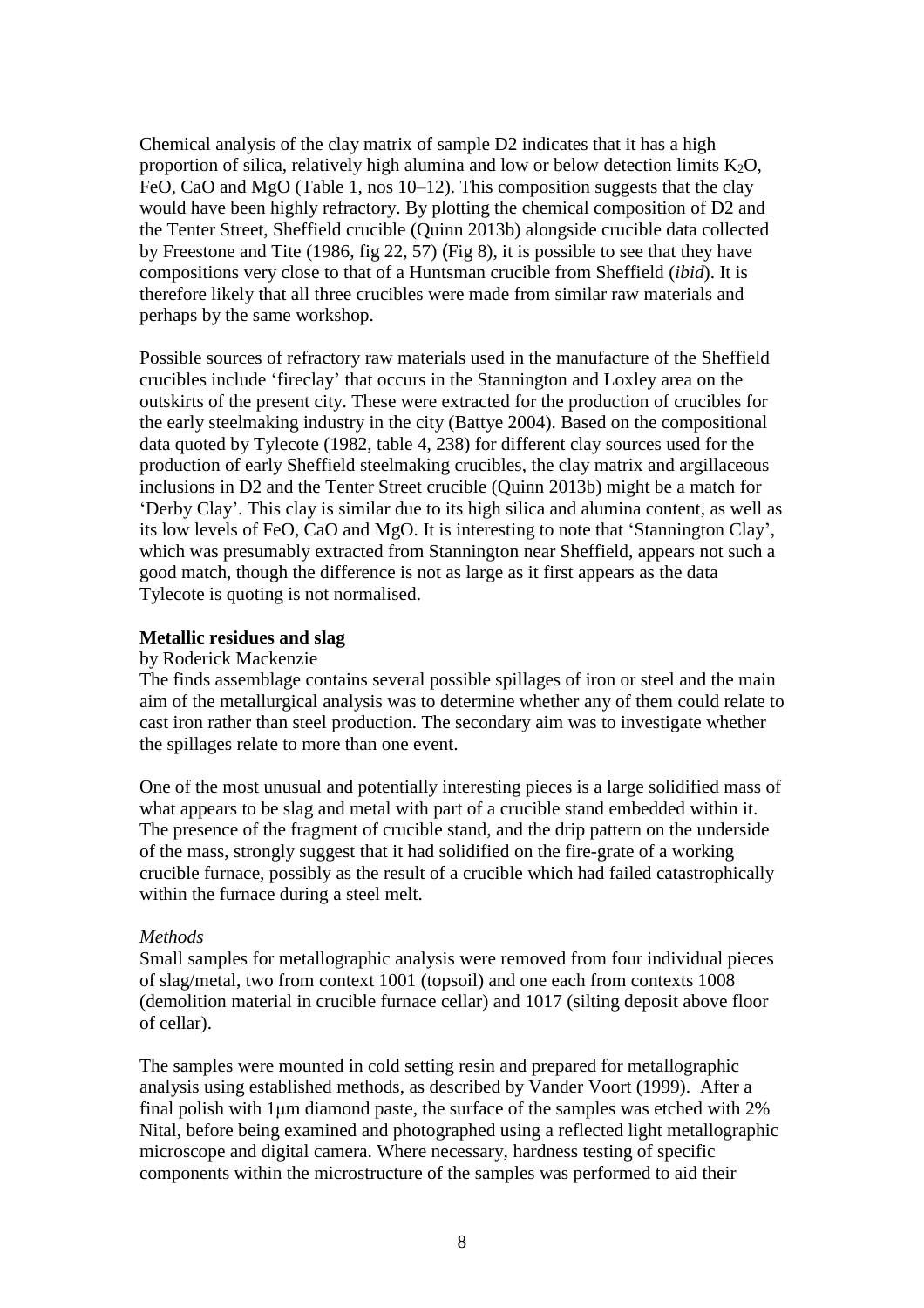identification. Due to the strong likelihood of contamination of the metal during its burial, quantitative chemical analysis of the samples has not been carried out.

### *Results*

The microstructure of samples 1001A and 1008 (Figs 9A and 9C) both consist of proeutectoid cementite and fine pearlite; the cementite in both samples is predominantly concentrated on the prior austenite grain boundaries. The microstructures of the samples suggest that both have a carbon content of around 1.2– 1.4%.

The microstructure of sample 1017 (Fig 9D) also consists of proeutectoid cementite and fine pearlite, although the cementite is more evenly distributed than in samples 1001A and 1008. The microstructure of the sample suggests a carbon content of around 1.1–1.3%.

The microstructure of sample 1001B (Fig 9B) consists of ferrite with colonies of pearlite and, compared to the other samples, the microstructure is more heterogeneous. One of the original (presumably outer) surfaces of the sample has a layer of an iron oxide-rich slag attached, and traces of slag can also be found within the metal as non-metallic inclusions. The microstructure of the slag layer shows that it is composed of the minerals fayalite and wustite. The amount of pearlite in the metal increases significantly as one moves away from the slag-metal boundary area. Moving across the surface of the sample, the carbon content varies from <0.1 to around 0.7%. The overall carbon content of the sample is estimated to be between 0.4–0.6%.

The microstructures of all four samples are characteristic of cast steel that has cooled relatively quickly and not been heat-treated following solidification.

#### *Discussion of the residues*

The analysis has revealed that all four 'spillage' samples are either medium or high carbon steel, which is quite typical of the carbon content of crucible steels. The confirmation that the fragments of metal are cast steel, the morphology of the pieces of metal that the samples were removed from, and their archaeological context strongly suggest that all of the pieces relate to the catastrophic failure or leakage of a crucible, or crucibles, whilst they were in the furnace during a melting cycle.

There are differences in the microstructures of samples 1001A, 1008 and 1017, but the carbon content of the samples are very similar, and the differences in microstructure could be the result of differences in the rate that they cooled within the lower part of the furnace. Although it is not possible to be absolutely certain, these three samples may all relate to the same event.

The microstructure of sample 1001B is intriguing, as the difference in carbon content between this and the other samples suggests that it may relate to a separate crucible failure/event. Morphologically, the large mass of metal that the sample was removed from is, without doubt, the solidified contents of a crucible that had burst or leaked whilst in the furnace and when it was at, or very close to its full operating temperature of around 1600*°*C. The marked reduction in the carbon content near the original outer surface of the metal was probably caused by partial decarburisation of the steel as it solidified in the oxygen-rich environment in the grate of the furnace.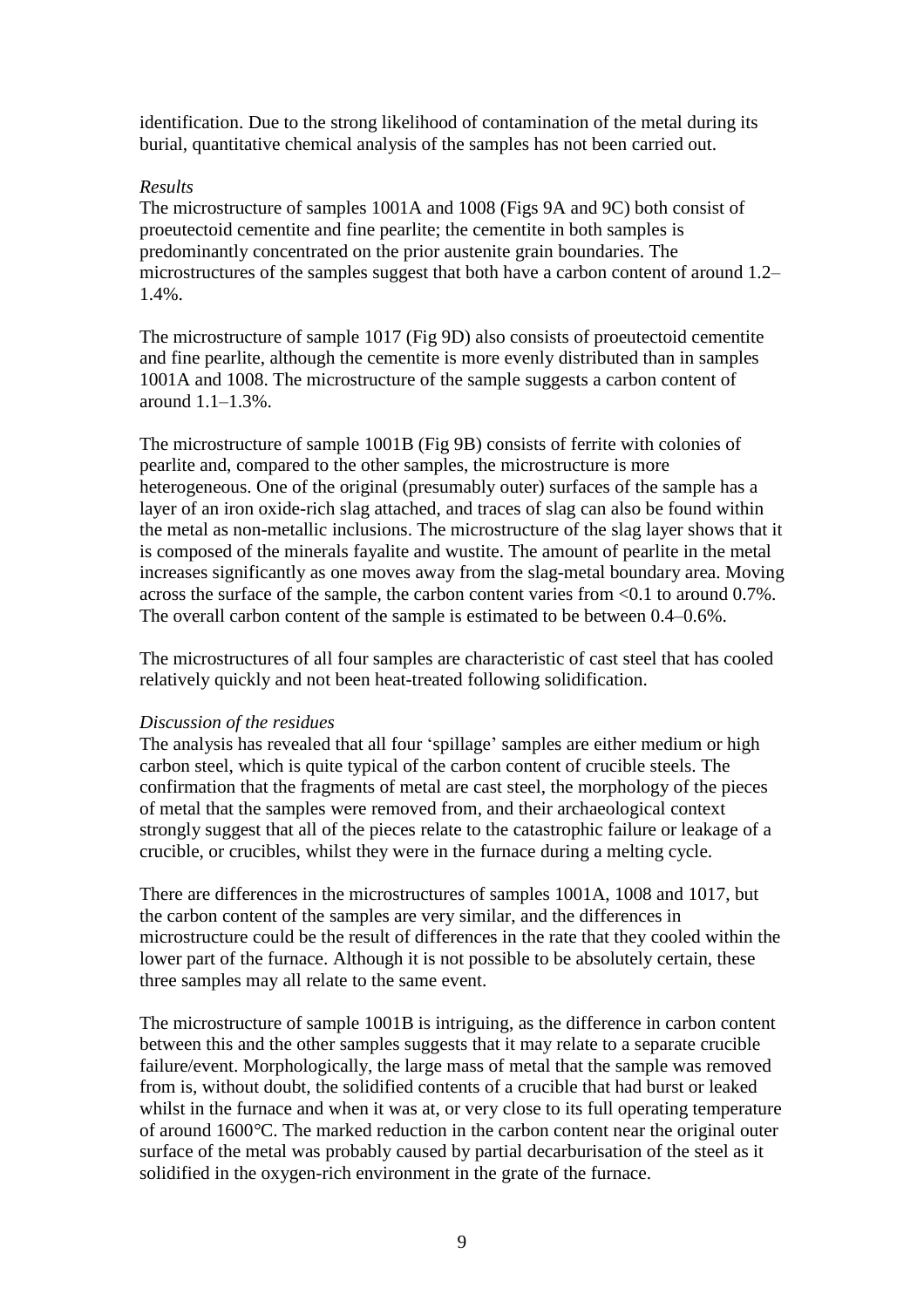## *Slag*

The slag in the assemblage appears to consist of three groups: blast furnace or cupola furnace slags, fuel ash slags and possible metalliferous slags that are undiagnostic of their production process.

The blast furnace/cupola slags range from the typical glassy type of varying porosity, to dense iron-rich tap slags with coke inclusions. Although the blast furnace/cupola slags form a large proportion of the slag assemblage, there does not appear to be enough to suggest that a blast furnace was ever present at the site. However, it is possible that larger quantities of blast furnace slag are deposited outside the area of the excavation, and on-site work by Gerry McDonnell convinced both him and David Cranstone of the possible existence of an undocumented charcoal furnace on or close to the possibly later forge site. Fragments of blast furnace slag were also recovered from stratigraphically early contexts during the excavation of the cementation furnace (Cranstone 1997), although only a small amount (less than 1kg) was found.

The fuel ash slags all appear to relate to the burning of coal or coke. Both of these fuels would have been used at the site for steel production: coal in the cementation furnace and coke in the crucible furnaces and smiths' hearths.

### **Discussion**

Derwentcote as an industrial concern possibly developed out of agricultural processing, specifically corn milling, as recorded in a confiscation of land from John Swinburne in 1569 (Surtees 1820). The site, on a slight plateau in a river bend with a slope immediately to the south, was topographically conducive to the construction of industrial structures such as a cementation furnace, a forge, crucible steel furnaces and possibly a charcoal blast furnace. All the required elements (multiple levels and a source of water power) were present for metalworking to be established there. However, as the industry developed and Derwentcote attempted to stay in line with its evolution, it found itself being left behind by more advanced infrastructure, in particular the development of river navigation and canals between Hull and Sheffield from the late 18th century, allowing the economic transport of Swedish bar iron for steelmaking close to the major market provided by Sheffield.

The forge at Derwentcote was in operation by 1719, perhaps re-using an earlier waterpowered mill site, and possibly also the site of an undocumented charcoal blast furnace. The cementation furnace was probably constructed between 1719 and 1742, converting imported Swedish wrought iron into 'blister' steel (Berg and Berg 2001). The water-powered forge converted pig iron to wrought iron, initially using the finery-chafery process; in the 1780s it participated in the development of the puddling process. It also worked the blister steel from the cementation furnace into high-quality 'faggot' and 'shear' steel, and subsequently a small crucible steel works was added, melting the blister steel to produce cast steel. The 1861 census recorded a 'steel melter' as living within the works cottages, the earliest evidence of a crucible furnace on site. At the same time a 'steel roller' was listed as an occupant, suggesting a rolling mill had been erected within the forge.

The crucible furnace appears to have been built into an existing building within the forge. The photograph from the 1860s or 70s (Fig 10) shows a block of at least four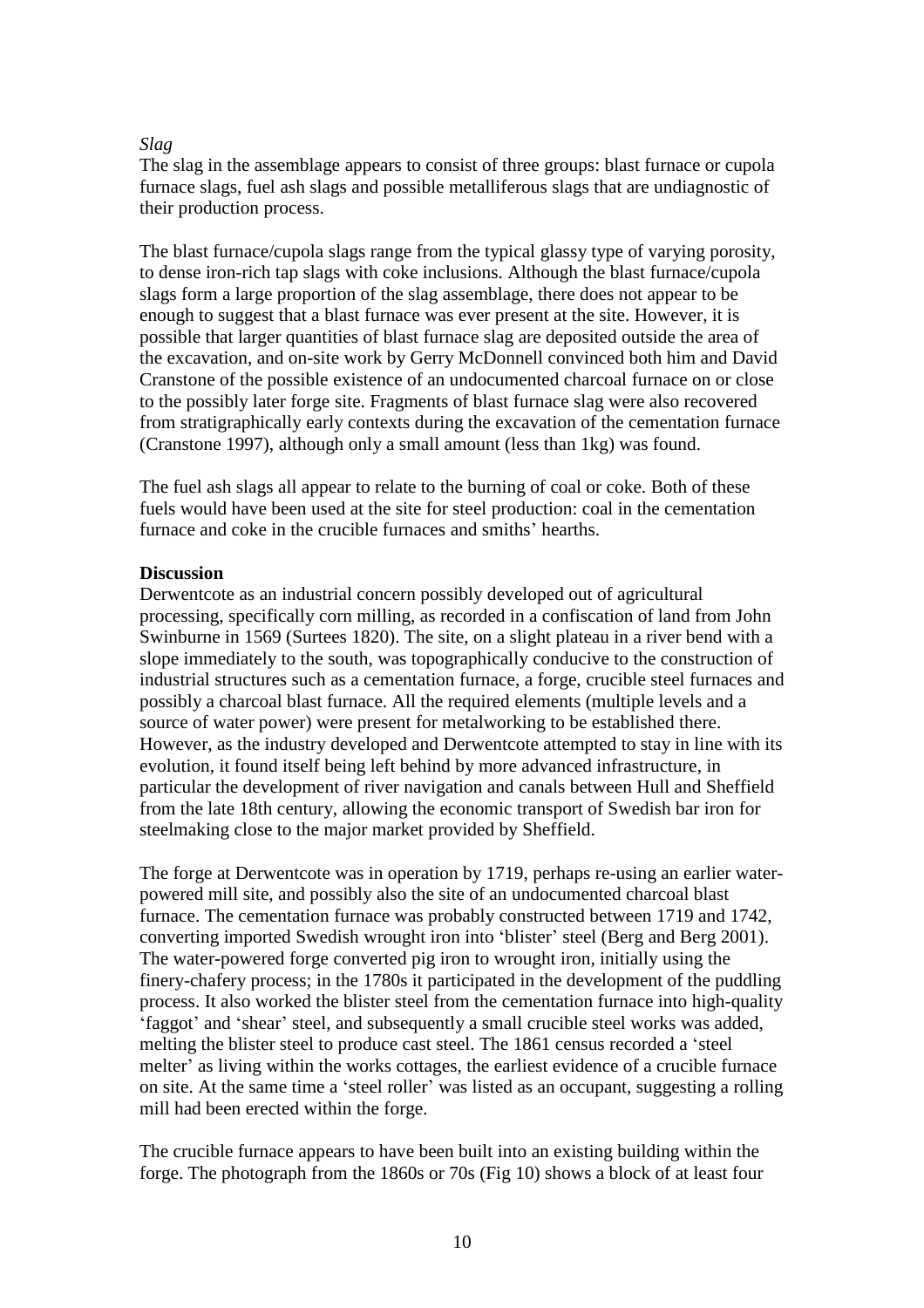chimneys, of characteristic crucible furnace form, on the north side of the building, a location which corresponds with the position of the excavated furnaces. Spencer (1864, 125) records that there were six melting furnaces (or 'holes'), of which two were exposed in the excavation, and that these used blister steel (presumably from the nearby cementation furnace), rather than mixed Swedish wrought iron and cast iron, which by then was more commonly employed elsewhere. No ancillary rooms, such as 'pot-room', weighing up/charge room, or coke storage area were identified, though this probably reflects the limited excavations and the fact that some of these activities probably took place on the floor level (which did not survive) above the cellar in trench 1. The crucible furnace is the first excavated example outside Sheffield and South Yorkshire, and in this instance the failed crucibles are of some interest.

Crucible failure and steel leakage was a serious issue for a steelworks, particularly given the extremely dangerous nature of molten steel and the relatively high monetary value of crucible steel. The problems of leaking crucibles and how they were dealt with are mentioned by Barraclough (1984); so although leakages obviously did occur, so far the archaeological evidence from numerous crucible steelmaking sites in the Sheffield area suggests that spills of crucible steel were very rare.

What makes the evidence of crucible leaks at Derwentcote more intriguing is that the analysis of fragments of crucibles from the site (above) found that both graphite- and coke-tempered clay crucibles were being used for steelmaking; this is the first time that both crucible types have been identified at the same site. In addition, the presence of a graphite-tempered crucible of somewhat different form and with thinner walls than the others has been noted.

It should of course be borne in mind that the examples of crucibles from Derwentcote that have been analysed might not necessarily be representative of the crucibles that had failed. However, the evidence of crucible leakages or failures, and the presence of two different types of steelmaking crucibles, do suggest the possibility that the steelmakers at Derwentcote were experiencing problems with their production process.

One possible explanation for the presence of the steel spillages and different crucible types is that the steelmakers were having quality problems with their coke-tempered crucibles, so decided to change to using graphite-tempered crucibles as these were known to be more robust. The reason for the possible problems with their coketempered crucibles is uncertain; perhaps it was due to the subtle differences in composition or production processes compared to crucibles produced in Sheffield, or possibly that they had to be transported to the site from elsewhere, and had become damaged in transit.

Both furnace and forge closed between 1875 and *c*1891, when the census records only one person living at Derwentcote forge associated with metal working (Charles Winter, steel manufacturer), though no workforce is indicated and steel production may have ceased. Ordnance Survey maps of this date show the forge and furnace as abandoned. The limited excavations here in 2010 have shown remains survive well and that any future work on the forge area should produce valuable results. What has not been revealed so far are any remains of the corn mill or evidence of the finery/chafery operation and short-lived puddling experiment in the forge complex.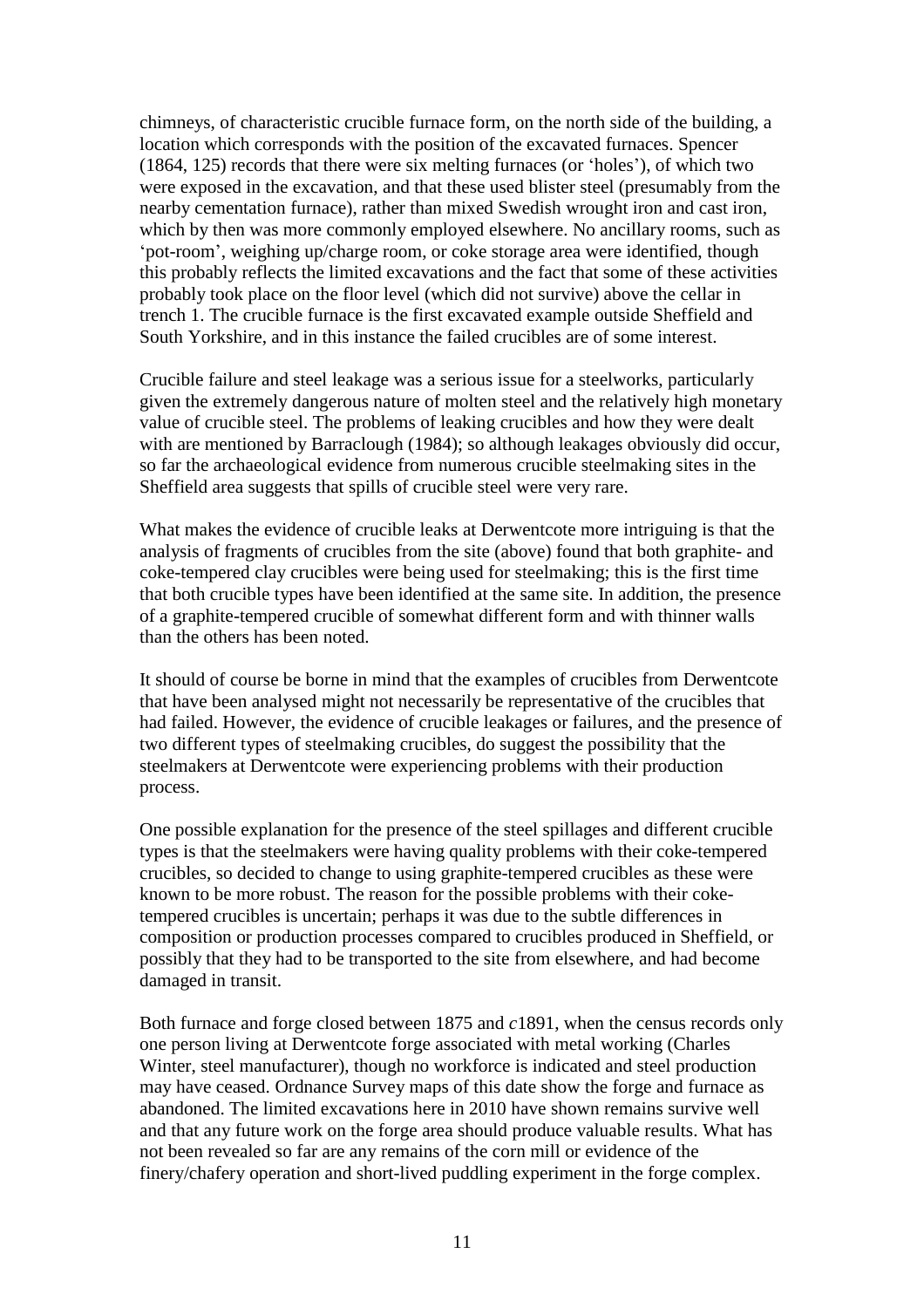The 19th-century photograph (Fig 10) shows a blocked off chimney (foreground) and a free-standing chimney (background) that may have been associated with one or more of these processes.

## **Acknowledgements**

The programme of analysis and publication was commissioned and funded by Videotext Communications Ltd, and Wessex Archaeology would like to thank the staff at Videotext, and in particular Michael Douglas (Series Editor), Jane Hammond (Head of Production), Carly Hilts (Researcher) and Ainsley Allen (Production Coordinator) for their considerable help during the course of the project.

The geophysical survey was undertaken by John Gater, Claire Stephens and Emma Wood (GSB Prospection), the field survey by Henry Chapman (University of Birmingham), and the landscape survey and map regression by Stewart Ainsworth (English Heritage). The excavation strategy was devised by Francis Pryor, and the excavations undertaken by *Time Team's* retained archaeologists. The on-site recording was co-ordinated by Chris Harrison, the on-site finds processing carried out by Justin Wiles, and the assessment of the standing workers' cottages undertaken by Lucy Dawson, all of Wessex Archaeology.

This publication draws on the assessment report written by Chris Harrison, with finds information from Lorraine Mepham, who also managed the post-excavation programme. The illustrations are by Rob Goller and the report has been edited by Philippa Bradley.

Thanks are extended to the owners George Martin, Richard Hibbins, Mr Hutchinson, and Mr and Mrs Rome for allowing access to the site for geophysical survey and archaeological evaluation. Wessex Archaeology would also like to acknowledge Mark Douglas (English Heritage), Kate Wilson (English Heritage Inspector), Gerry McDonnell, David Cranstone and Marilyn Palmer for their help and guidance during the excavation. Paul Craddock kindly provided comments on the draft publication report, and we are especially grateful to two anonymous referees and the HMS editor for their constructive and illuminating advice. Beamish the Living Museum of the North granted permission to reproduce Figure 10 which is their copyright (negative No12663).

## **Bibliography**

Barraclough K C 1976, *Sheffield steel* (Sheffield).

Barraclough K C 1978, 'A crucible steel melter's log', *Historical Metallurgy* 12, 24– 34.

Barraclough K C 1984, *Crucible steel – the growth of technology* (London).

- Battye R 2004, *The forgotten mines of Sheffield, especially around the Upper Don, Loxley and Sheaf Valleys* (Sheffield).
- Berg T and Berg P (trans) 2001**,** *R R Angerstein's illustrated travel diary, 1753–1755* (London).
- Craddock P T 2013, 'Refractories: ceramics with a purpose', *Old Potter's Almanack,* 18, 9–20.
- Cranstone D 1997, *Derwentcote steel furnace, an industrial monument in County Durham* (Lancaster).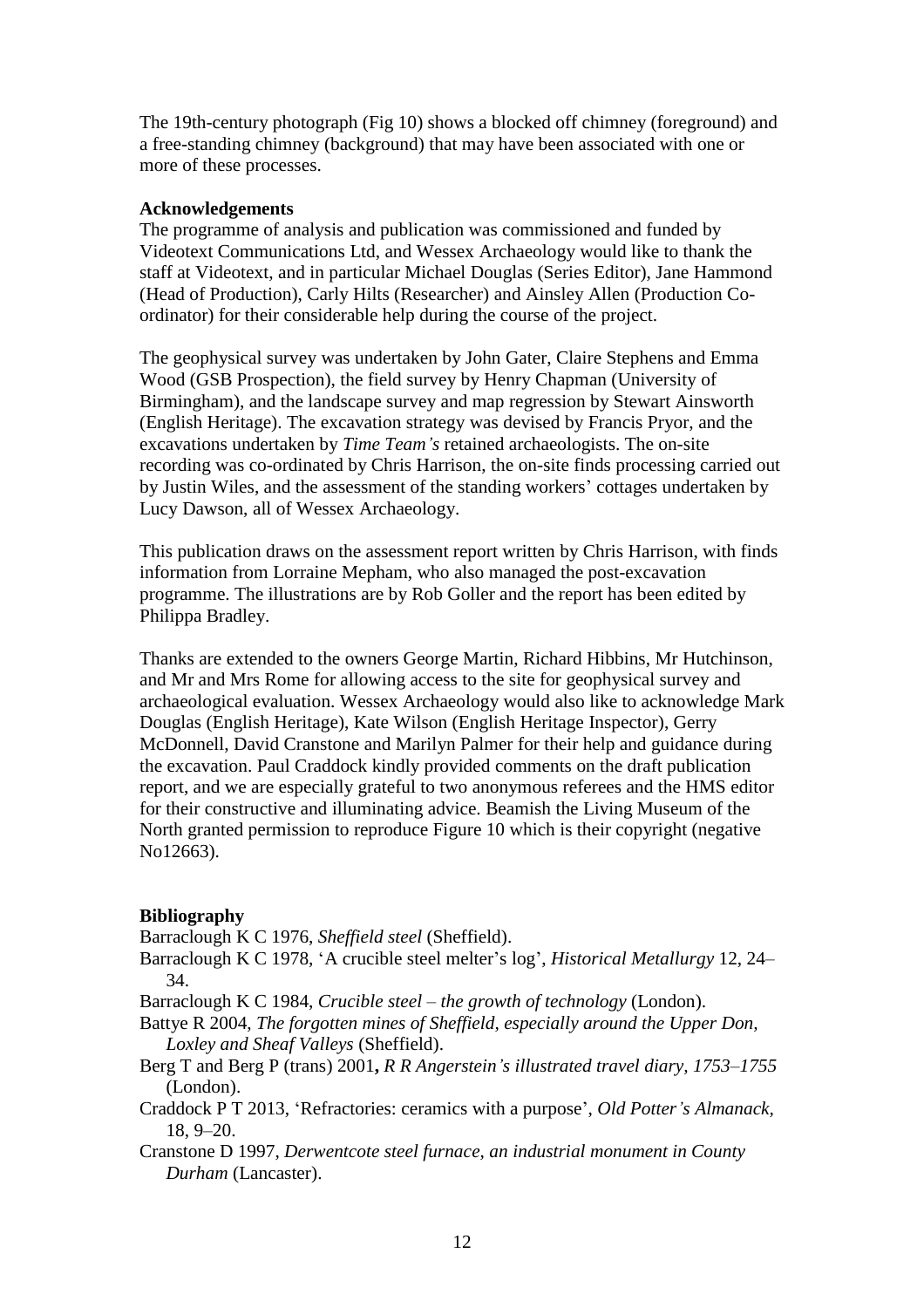- Cranstone D 2008, 'Steel in the Derwent valley: but Enlightenment?', *Historical Metallurgy* 42(2), 100–111.
- Cranstone D 2009, Derwentcote industrial landscape: archaeological assessment [draft], Cranstone Consultants.
- Eccleston M 2003, *Thin section analysis of steel-making crucibles from London Road, Sheffield*, unpublished scientific report, University of Sheffield.
- Freestone I C and Tite M S 1986, 'Refractories in the ancient and preindustrial world, in W D Kingery (ed), *High-technology ceramics: past, present and future* (Westerville, OH), 35–63.
- GSB 2010, Prospection Ltd, Geophysical survey report Derwentcote, County Durham, unpublished report 2010/46.
- Harbord F W 1905, *The metallurgy of steel* (London).
- Martinón-Torres M and Rehren T 2009, 'Post-medieval crucible production and distribution: a study of materials and materialities', *Archaeometry* 51 (1), 49–74.
- Quinn P S 2013a, *Ceramic petrography: The interpretation of archaeological pottery and related artefacts in thin section* (Oxford).
- Quinn P S 2013b, Petrographic and SEM-EDS analysis of Huntsman steel-making crucibles from Tenter Street, Sheffield, England, unpublished report www.ceramicpetrology.co.uk 2013/73.
- RCHME 1990, Derwentcote, Co Durham, unpublished archaeological survey report.
- Spencer T 1864, 'On the manufacture of steel in the northern district', in W G Armstrong, I Lothian Bell, J Taylor and Dr Richardson, *Industrial resources of the Tyne, Wear and Tees*, 120–125.

Surtees R 1820, *The history and antiquities of the County Palatinate of Durham, II*.

- Tylecote R F 1982, 'Metallurgical crucibles and crucible slags', in J Olin and A D Franklin (eds), *Archaeological ceramics* (Washington, DC), 231–243.
- Vander Voort, G F 1999, *Metallography, principles and practice* (Materials Park, OH).
- Wessex Archaeology 2011, Wessex Archaeology, Derwentcote Forge, Derwentcote, County Durham. Archaeological evaluation and assessment of results, unpublished report 74157.01.Available at http://www.wessexarch.co.uk/reports/74157/derwentcote-forge
- Videotext 2010, Videotext Communications, Proposed archaeological evaluation, Derwentcote, unpublished project design.

#### **The authors**

Phil Andrews is a Post-Excavation Manager at Wessex Archaeology. In addition to his day-to-day work he has been involved in a variety of mining and metallurgical projects in Britain and abroad over the past 40 years. Recent work has included publication of the late 18th-19th cementation tanks and crucible steel furnaces at Riverside Exchange, Sheffield.

Address: Wessex Archaeology, Portway House, Old Sarum Park, Salisbury, SP4 6EB Email: p.andrews@wessexarch.co.uk

Roderick Mackenzie received his PhD from the University of Sheffield in 2004, following research on the metallurgy of the iron and steel used and produced by Sheffield cementation steelmakers. Since 2004 he has worked as a freelance archaeometallurgist investigating metals and associated production residues from all periods. He has a wide range of interests in and around archaeology and the history of technology.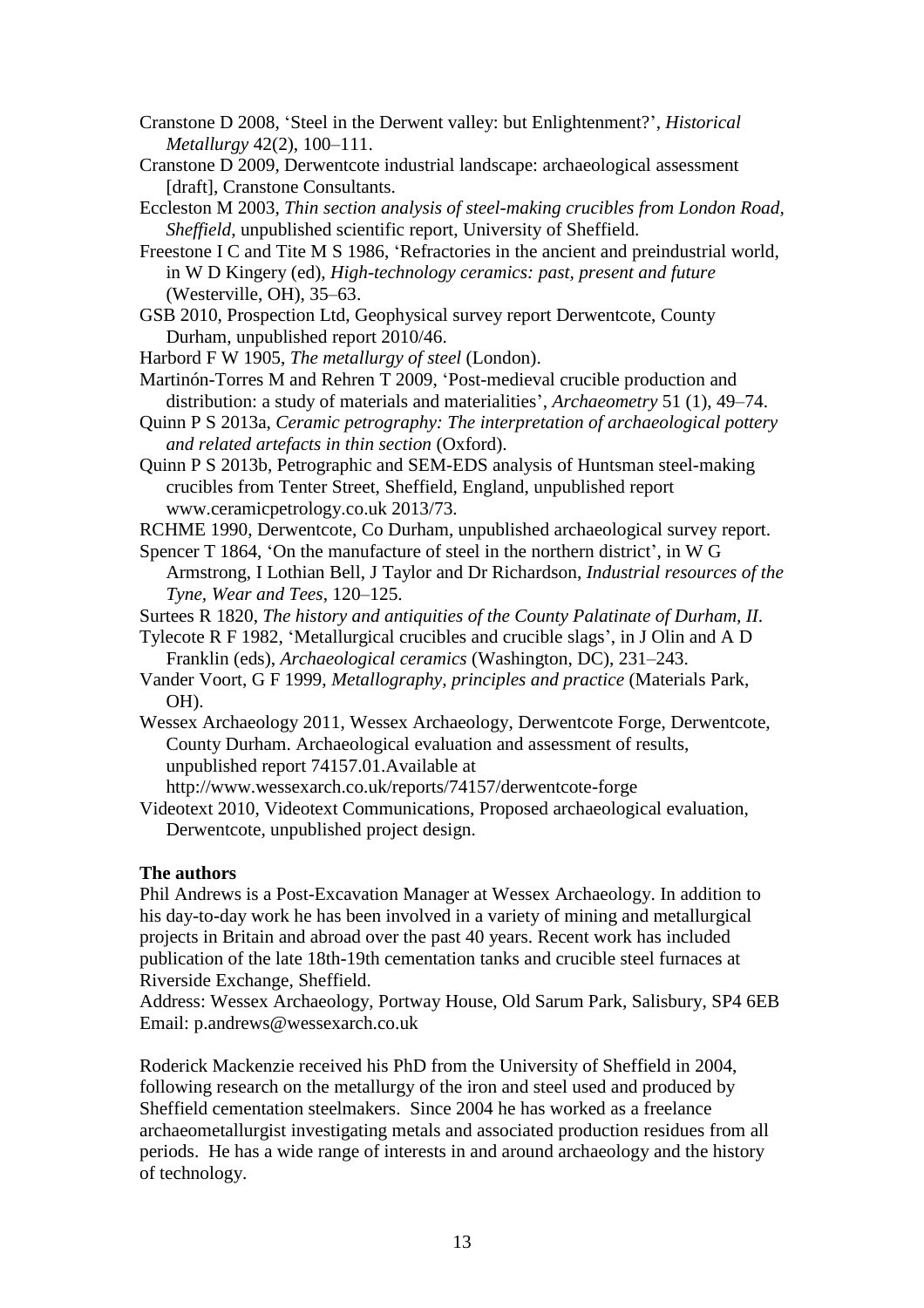Address: 22 Paddock Close, Mansfield, Nottinghamshire, NG21 9LP Email:rodmacken@googlemail.com

Patrick Sean Quinn, Senior Research Associate in Ceramic Petrography at University College London, is an archaeological scientist specialising in the analysis and interpretation of ceramics, plaster and stone. He trained as a geologist and micropalaeontologist before applying his expertise to archaeological materials. He utilises the compositional and microstructural signatures of ceramics from pre-contact California, the Bronze Age Aegean, Qin period China and various periods in Britain to tackle themes such as trade and exchange, migration, cultural interaction, craft technology, organisation of production, tradition and identity.

Address: UCL Institute of Archaeology, 31−34 Gordon Square, London, WC1H 0PY Email: patrick.quinn@ucl.ac.uk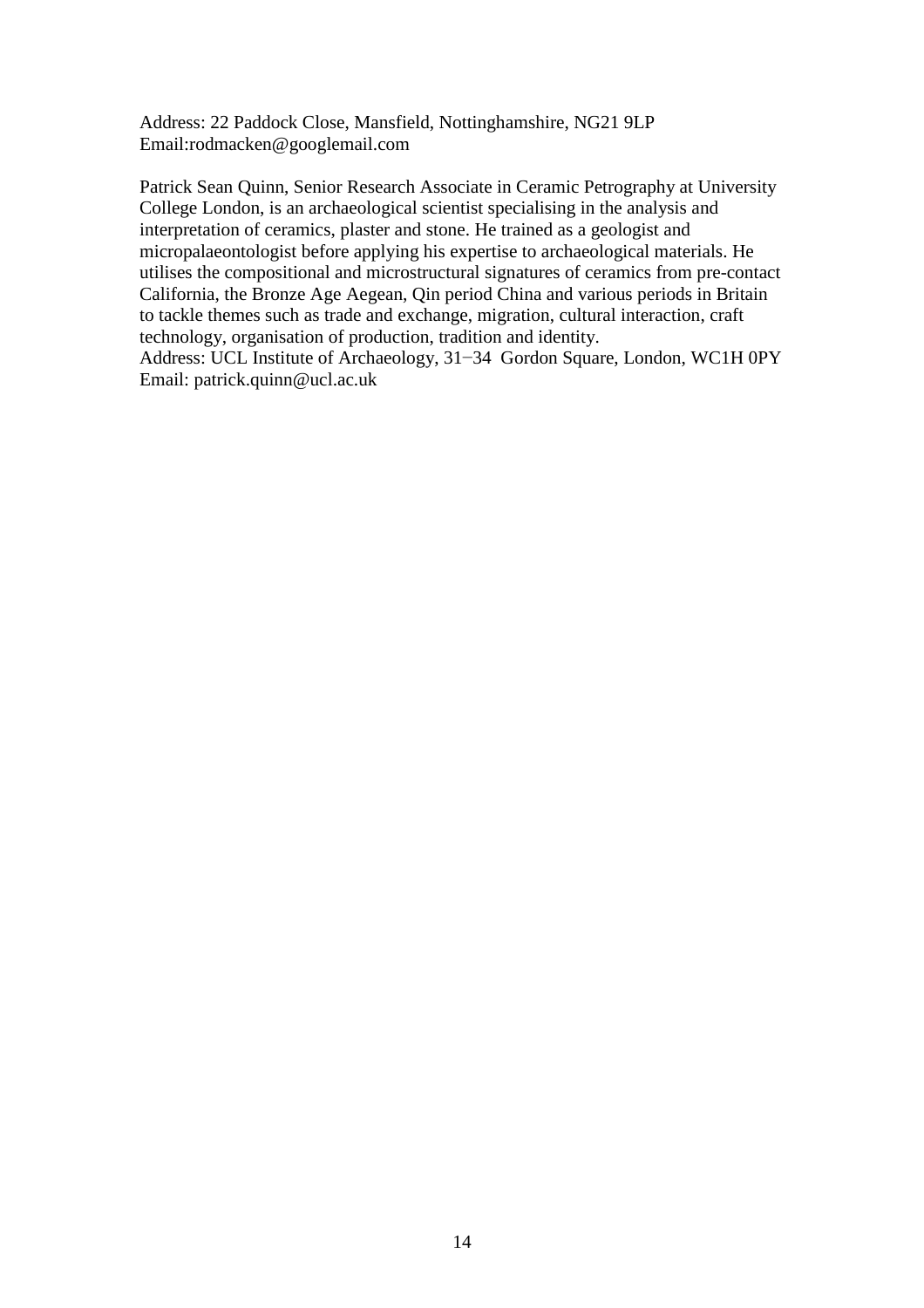### **Figure captions**

Figure 1: Site location plan.

Figure 2: Trench locations superimposed on extract from 1856 Ordnance Survey 25" map.

Figure 3: Plan of trench 1, showing crucible furnace remains.

Figure 4: Crucible furnace bays 1012 within cellar viewed from the south. Scale = 2m.

Figure 5: East face of dam structure 2008 viewed from the north-east. Scales = 2m.

Figure 6: Wheel-pit wall 6009 with waterwheel fixing points 6003 viewed from the north-east. Scale  $= 2m$ .

Figure 7: Scanning electron micrographs of steel-making crucibles. A: D1 in secondary electron mode; B: D1 in back-scattered electron mode; C and D: D2 in back-scattered electron mode. See text for identification of phases present. Scale bar = 2.0 mm, except  $D = 700 \mu m$ .

Figure 8: Ternary diagram illustrating the chemical composition of steel-making crucible D2 from Derwentcote. Contemporaneous Sheffield crucibles analysed by Quinn (2013b) and Sheffield Huntsman crucible analysed by Freestone and Tite (1986)) are added for comparison, along with analyses of other metalworking crucibles (after Freestone and Tite 1986, fig 22).

Figure 9: Metallic residues. A: sample 1001a. Pearlite and cementite along prior austentite boundaries of etched microstructure; B: sample 1001b. Boundary between iron oxide-rich slag layer and surface of metal, etched microstructure; C: sample 1008. Proeutectoid cementite along prior austentite grain boundaries in etched microstructure; D: sample 1017. Pearlite and pro-eutectoid in etched microstructure.

Figure 10: Derwentcote Forge in the 1860s or 1870s, viewed from the west. Note the block of crucible furnace chimneys, top left.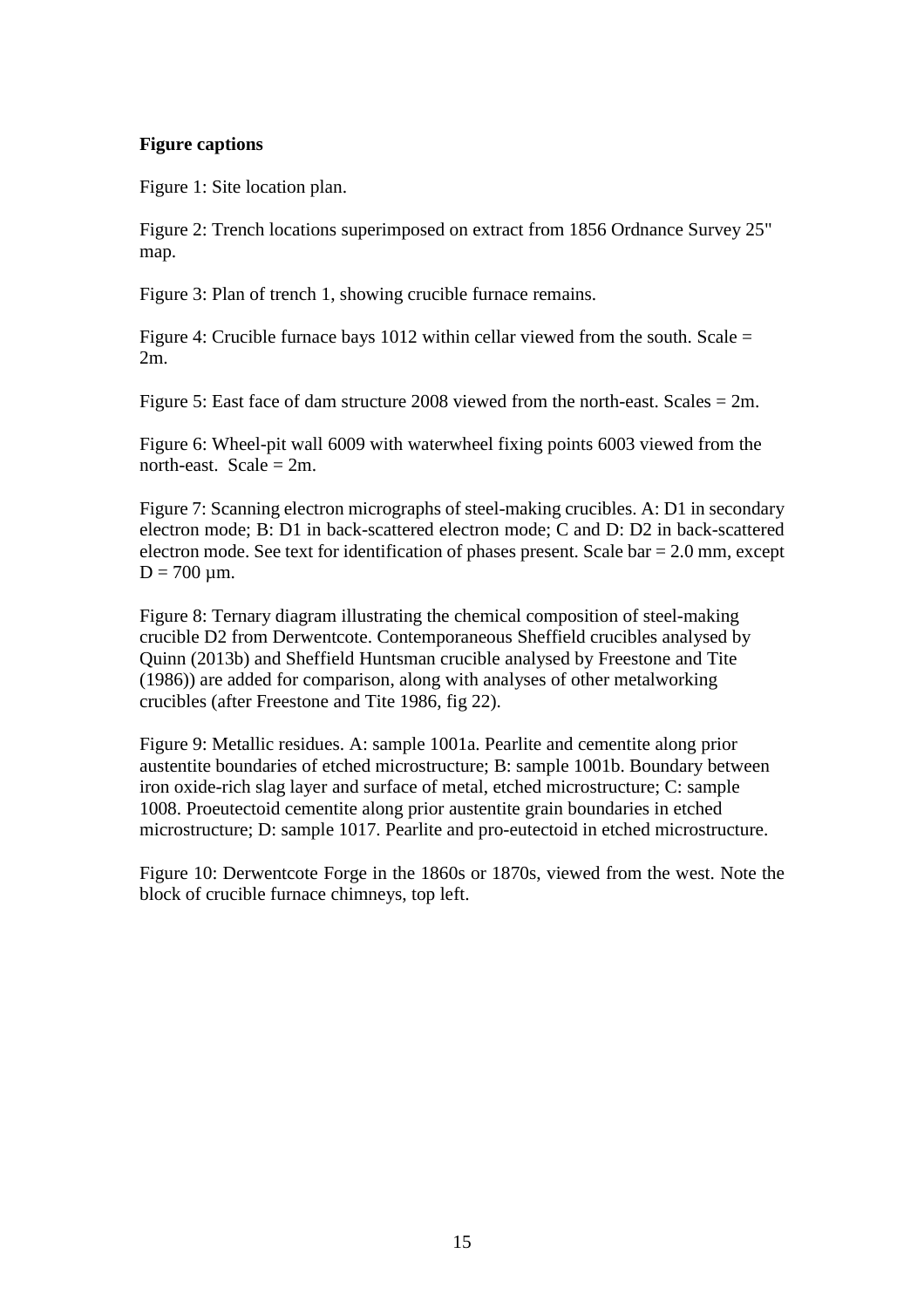|               |                |                        | MgO      | $Al_2O_3$ | SiO <sub>2</sub> | K <sub>2</sub> O | CaO  | TiO <sub>2</sub> | MnO  | FeO  | $K_2O + F$<br>$CaO + I$ |
|---------------|----------------|------------------------|----------|-----------|------------------|------------------|------|------------------|------|------|-------------------------|
| Sample        | Analysis       | Details                |          |           |                  |                  |      |                  |      |      |                         |
| Derwentcote 1 | $\mathbf{1}$   | Sand sized inclusion   |          | 38.25     | 57.85            | 0.56             | 0.74 | 1.63             |      | 0.98 |                         |
|               | $\overline{2}$ | Sand sized inclusion   | 0.45     | 17.30     | 79.71            | 1.65             | 0.37 | 0.53             |      |      |                         |
|               | 3              | Sand sized inclusion   |          | 2.77      | 96.48            | 0.75             |      |                  |      |      |                         |
|               | $\overline{4}$ | Clay matrix            |          | 43.42     | 51.07            |                  | 0.47 | 2.56             |      | 2.48 | 2.95                    |
|               | 5              | Clay matrix            |          | 48.29     | 46.13            |                  |      | 2.93             |      | 2.65 | 2.65                    |
|               | 6              | Clay matrix            |          | 50.58     | 44.64            |                  | 0.40 | 2.29             |      | 2.09 | 2.49                    |
|               |                | Average clay matrix    |          | 47.43     | 47.28            |                  | 0.43 | 2.60             |      | 2.41 | 2.70                    |
| Derwentcote 2 | $\sqrt{ }$     | Argillaceous inclusion | 1.16     | 33.81     | 60.35            | 2.47             |      | 0.86             |      | 1.34 | 4.97                    |
|               | 8              | Argillaceous inclusion | 0.87     | 35.61     | 59.23            | 2.19             | 0.33 | 0.64             |      | 1.12 | 4.52                    |
|               | 9              | Argillaceous inclusion | 0.63     | 40.20     | 53.47            | 1.66             | 0.46 | 0.71             |      | 2.19 | 4.94                    |
|               | 10             | Clay matrix            | $0.76\,$ | 37.06     | 58.17            | 2.14             |      | 0.81             |      | 1.07 | 4.00                    |
|               | 11             | Clay matrix            | 0.76     | 36.74     | 58.50            | 2.08             |      | 0.82             |      | 1.09 | 3.93                    |
|               | 12             | Clay matrix            | 0.63     | 37.63     | 56.93            | 2.04             |      | 0.73             |      | 1.30 | 3.97                    |
|               |                | Average clay matrix    | 0.72     | 37.30     | 58.00            | 2.03             |      | 0.79             |      | 1.17 | 3.97                    |
|               |                | Average fabric         | 0.80     | 37.00     | 58.00            | 2.10             | 0.13 | 0.76             |      | 1.40 | 4.38                    |
| Accuracy      |                |                        | $-1.57$  | 0.45      | 1.55             | 6.56             | 4.87 | 9.28             | 9.77 | 2.40 |                         |

Table 1: Selected SEM-EDS analyses of clay matrix and inclusions within steel-making crucibles from Derwentcote, based on area analyses. Data presented as normalised wt%, with average clay matrix composition calculated from three analyses per sample. Average fabric for sample Derwentcote 2 calculated from the average of three clay matrix and three argillaceous